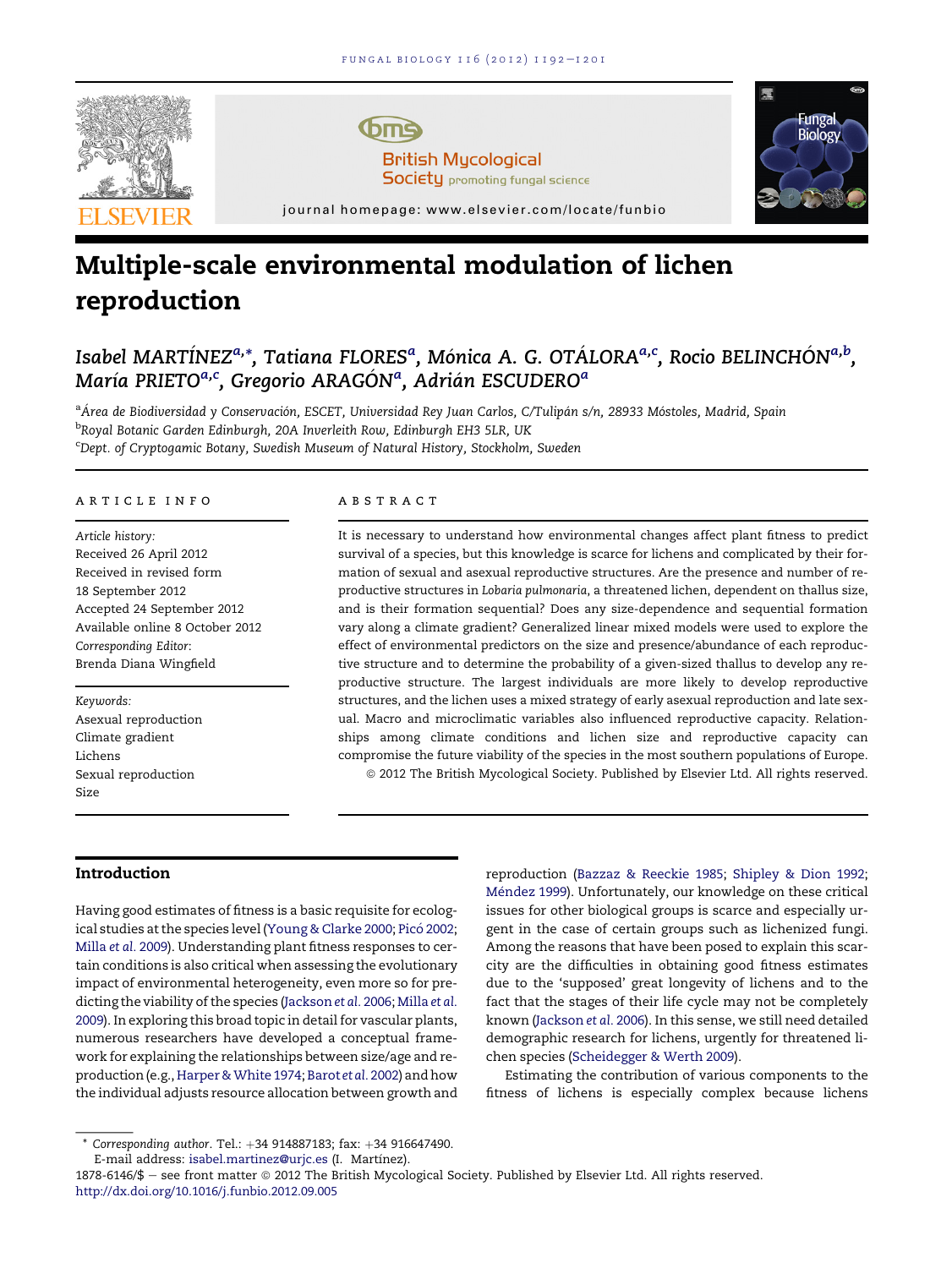comprise two or more organisms and can reproduce sexually and asexually. Lichens are symbiotic associations between a mycobiont and one or more photobionts, mainly green algae and/or cyanobacteria (Friedl & Büdel 2008). As a consequence, reproduction in lichens is quite complex ([Honegger 1998\)](#page-8-0), being able to reproduce sexually, but also to form structures for asexual proliferation. Most lichens form apothecia with sexual fungal spores and symbiotic asexual reproductive structures of various sizes and shapes such as isidia or soredia (Büdel & Scheidegger 2008). The establishment of a new lichen association via sexual reproduction requires the germination of a mycobiont in a suitable microhabitat and rapid contact with a suitable photobiont [\(Honegger 1996](#page-8-0); [Seymour](#page-9-0) et al. [2005](#page-9-0)), which may be specialist or not [\(Ot](#page-9-0)alora et al. [2010](#page-9-0)). Sexual reproduction seems especially suitable for long-distance dispersal, because spores are smaller than asexual propagules (Muñoz [et al.](#page-9-0) 2004). On the other hand, asexual reproduction, which is genetically less variable [\(Williams 1975;](#page-9-0) [Lawrey](#page-8-0) [1980](#page-8-0)), has the advantage of dispersing simultaneously from the photobiont and mycobiont and does not require relichenization [\(Seymour](#page-9-0) et al. 2005; [Ota](#page-9-0)lora et al. [2010\)](#page-9-0).

Knowing when, where, and how these reproductive structures are developed during the life cycle of lichen species remains a priority. Only [Denison \(2003\)](#page-8-0) has reported a full life cycle; following five individuals of Lobaria pulmonaria (L.) Willd. over a year, founding that apothecia emerge in late spring in this species. Several studies showed that some lichen species have thallus size-dependent survival probably because water retention capacity is higher in large thalli, allowing them to photosynthesize longer than smaller individuals ([Hestmark](#page-8-0) [1997](#page-8-0); [Gauslaa & Solhaug 1998](#page-8-0)). Larger thalli could also be more efficient at forming sexual reproductive structures [\(Hestmark 1992;](#page-8-0) [Ramstad & Hestmark 2001](#page-9-0); [Pringle](#page-9-0) et al. [2003](#page-9-0)). In addition, some studies have shown that some lichen species need to reach a critical mass/size before allocating resources to reproduction ([Hestmark 1992](#page-8-0); [Clayden 1998;](#page-8-0) [Ramstad & Hestmark 2001](#page-9-0); [Pringle](#page-9-0) et al. 2003), whereas others found the contrary [\(Jahns](#page-8-0) et al. 1978; [Tretiach & Carpanelli](#page-9-0) [1992](#page-9-0)). Recently, [Gauslaa \(2006\)](#page-8-0) showed that transplanted lobes of L. pulmonaria that had a greater amount of soredia/isidia had growth rates lower than those individuals with few or no asexual propagules, suggesting a trade-off between reproductive and vegetative growth allocation.

Most organisms can be found in a wide range of habitats or environmental conditions and, consequently, substantial intraspecific variation in vital processes such as fecundity should be expected as a reaction to this patchy heterogeneity. Study of the variation in vital processes from lichen to lichen between site/population conditions and particularly in reproductive parameters and structures, is interesting not only from an ecological perspective but also from an evolutionary perspective. Such variation is critical to understand the entire distribution of a species and how its demography adjusts to environmental conditions and, even more importantly, to predict changes in range limits in response to future climate change [\(Gaston 2003,](#page-8-0) [2009\)](#page-8-0). Although many studies have been conducted on other groups of organisms to assess this possible relationship [\(Lennartsson & Oostermeijer 2001;](#page-8-0) [Wilson](#page-9-0) et al. 2005; [Gim](#page-8-0)é[nez-Benavides](#page-8-0) et al. 2007; [Marrero-](#page-8-0)Gómez et al. [2007\)](#page-8-0), none have been done for lichens.

To our knowledge, size-dependence of lichen reproduction and between-site variation of reproductive traits have not been addressed together. However, a theoretical framework has been proposed for angiosperms ([Freeman](#page-8-0) et al. 1980; [Korpelainen 1998](#page-8-0)) on the basis of three models: (1) a patchy environment model ([Freeman](#page-8-0) et al. 1980) in which sexual reproduction is mediated by stress conditions, (2) a size advantage model [\(Warner 1975](#page-9-0)) in which sexual reproduction is mediated by changes in size, and (3) a mixed model combining models 1 and 2.

To test these theoretical models in lichens, we have chosen as a model species the endangered epiphytic lichen L. pulmonaria because it is one of the best-known lichen species from an ecological point of view (Belinchón [et al.](#page-8-0) 2009; [Scheidegger & Werth 2009](#page-9-0)). This epiphytic species forms soredia and/or isidia (isidioid soredia, following [Scheidegger](#page-9-0) [\(1995\)](#page-9-0)) as asexual reproductive structures and occasionally forms apothecia as sexual reproductive structures [\(Belinch](#page-8-0)ón [et al.](#page-8-0) 2009; [Scheidegger & Werth 2009](#page-9-0)). Recently, two studies have focused in different aspects related to factors influencing reproduction capacity in L. pulmonaria. [Hilmo](#page-8-0) et al. [\(2011a\)](#page-8-0) in a study about the population characteristics of epiphytic lichens in Picea abies plantations, found a correlation between thallus size and probability of reproduction in L. pulmonaria. Besides, [Mykriukov](#page-9-0) et al. (2010) developed a study about the influence of certain ecological determinants on the reproduction of L. pulmonaria populations in the Urals. They found that total cover of L. pulmonaria and type of forest (coniferous or deciduous) influence the reproductive status of the populations.

The study of sexual reproduction in lichens is difficult because lichenized ascomycetes can be either homothallic or heterothallic species, depending on whether the haploid mycelium differentiates gametangia and gametes in the same thallus or on different thalli [\(Honegger & Scherrer 2008](#page-8-0)). Unfortunately, for most of lichen species, such information is lacking ([Honegger & Scherrer 2008\)](#page-8-0). So, with these difficulties our main goal is to know which are the most important factors determining lichen reproduction. We hypothesized those populations growing in more humid locations will have larger individuals and thus produce more reproductive structures, and that reproductive structures will develop in sequence, first asexual, then sexual. To test our hypothesis we determine different specific objectives: (1) to know when sexual or asexual structures are developed?; (2) to evaluate if there is any kind of hierarchy or sequence between the development of sexual and asexual structures; (3) to know which is the sizes structure of L. pulmonaria populations; (4) to evaluate if environmental conditions influence individual size and reproductive capacity.

# Materials and methods

We selected 16 locations along a wide bioclimatic gradient that included two biogeographical regions (Atlantic and Mediterranean regions) in Spain [\(Fig 1;](#page-2-0) [Table 1](#page-2-0)). Our goal was to include in the study Lobaria pulmonaria populations distributed along the Iberian Peninsula, trying to get the highest latitudinal gradient. Besides, populations included in the study had to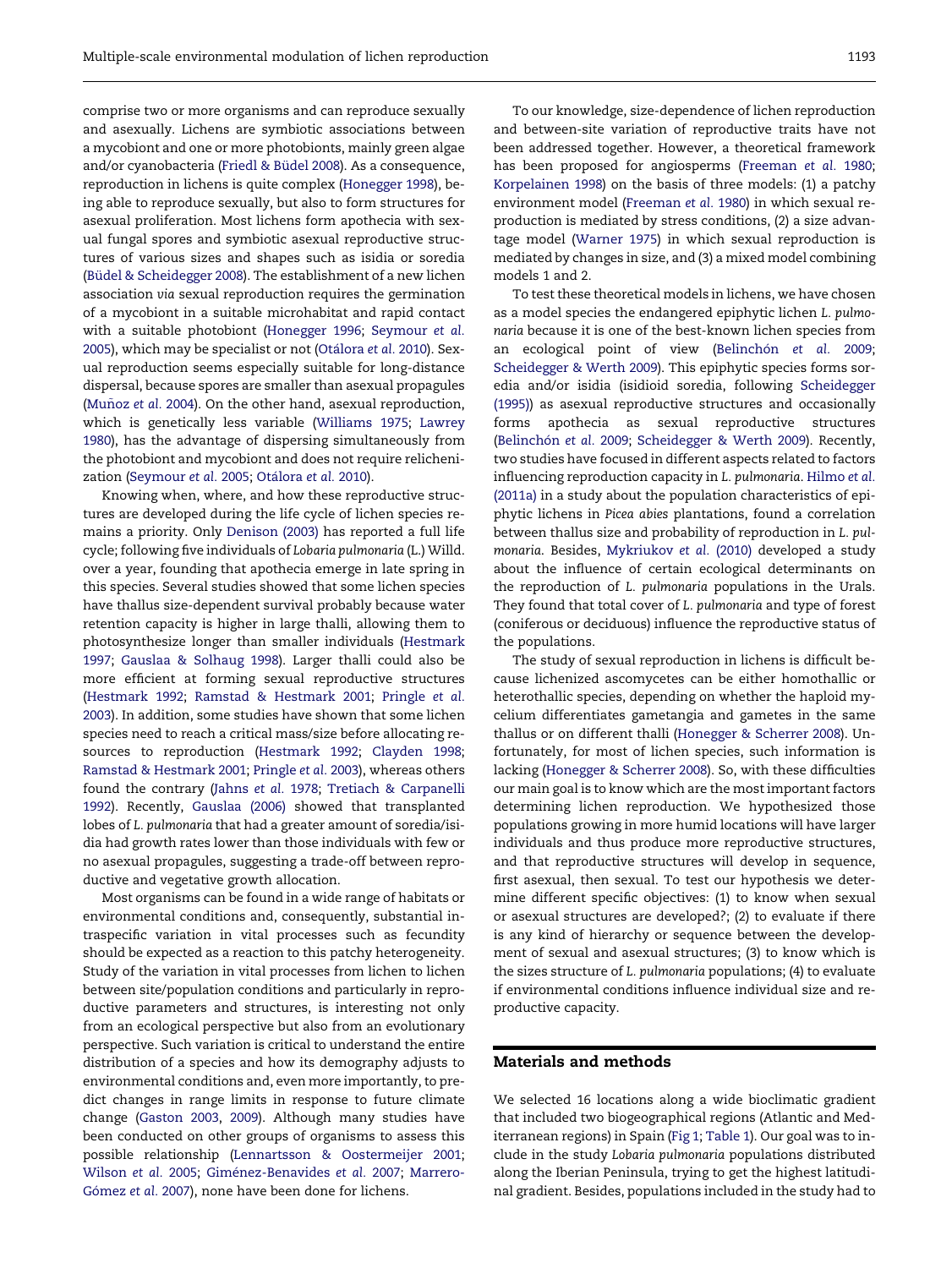<span id="page-2-0"></span>



have a high number of individuals of L. pulmonaria in order to represent well-developed populations and not marginal or impoverishment ones. The sites included ten forest stands of Quercus pyrenaica Willd., and six of Fagus sylvatica L. (Table 1). Altitude varied between 760 m and 1689 m a.s.l., with the forests at the highest altitudes located in central Spain and the lowest in the southernmost localities. The ratio between the total rainfall and mean annual temperature (P/T ) ranged from 44.6 in the south to 147.63 in the north and 194.62 in the centre of the Iberian Peninsula.

Since the overall objective of this study was to assess the effect of climate and some forest stand features at different

Table 1 – Mean values for different variables at stand and tree levels. Prov: Province; S: Santander; P: Palencia; LR: La Rioja; SG: Segovia; GU: Guadalajara; M: Madrid; TO: Toledo; CR: Ciudad Real; AB: Albacete; Alt.: (altitude, m); For.: forest type (Fs  $=$  Fagus sylvatica, Qp  $=$  Quercus pyrenaica); DBH: mean tree diameter; Total trees: total number of trees considered in each locality; P: total rainfall (mm); T: average annual temperature (°C); H-1: number of individuals growing below 50 cm; H-<br>2: number of individuals growing between 50 and 150 cm in the tree; H-3; number of individuals g 2: number of individuals growing between 50 and 150 cm in the tree; H-3: number of individuals growing between 150 cm and 250 cm in the tree; Isi: number of individuals with isidia; Sor: number of individuals with soredia; Apo: number of individuals with apothecia; Juv: number of juvenile individuals; Thallus size: mean value ± standard deviation

| $N^{\circ}$   | Prov.     | Locality                | Alt. | For.      |       | DBH Total trees | P    | T    |     | $H-1$ $H-2$ $H-3$ |          | Isi |     | Sor Apo Juv |                | Thallus size       |
|---------------|-----------|-------------------------|------|-----------|-------|-----------------|------|------|-----|-------------------|----------|-----|-----|-------------|----------------|--------------------|
|               | S         | Piedrasluengas          | 1205 | Fs        | 47.1  | 9               | 982  | 8.4  | 93  | 187               | 73       | 87  | 148 | 2           | 180            | $23.23 \pm 51.8$   |
| $\mathcal{P}$ | S         | Subida a Piedrasluengas | 1354 | Fs        | 32.7  | 16              | 1122 | 7.6  | 79  | 141               | 60       | 16  | 93  | 3           | 178            | $19.85 \pm 82.51$  |
| 3             | P         | Brañosera               | 1324 | <b>Qp</b> | 33.42 | 10              | 1100 | 7.7  | 162 | 98                | 82       | 43  | 262 | $\Omega$    | 76             | $37.74 + 76.83$    |
| 4             | P         | Perapertú               | 1231 | Qp        | 25.7  | 13              | 985  | 8.3  | 72  | 103               | 74       | 49  | 140 | 0           | 93             | $28.81 + 48.74$    |
| 5             | P         | Ruesga                  | 1227 | Fs        | 40.6  | 10              | 986  | 83   | 276 | 24                | $\Omega$ | 56  | 17  | 0           | 230            | $22.48 \pm 58.89$  |
| 6             | LR        | Ezcaray                 | 942  | Qp        | 31.28 | 7               | 620  | 10.2 | 112 | 328               | 24       | 14  | 16  | 1           | 435            | $32.93 \pm 46.38$  |
|               | SG        | Puerto de la Quesera    | 1689 | Fs        | 32.16 | 10              | 1265 | 6.5  | 85  | 153               | 12       | 3   | 147 | 0           | 100            | $27.99 + 82.77$    |
| 8             | GU        | Cantalojas              | 1617 | Fs        | 40.55 | 5               | 1176 | 6.9  | 90  | 95                | 113      | 26  | 135 | $\Omega$    | 158            | $7.23 + 34.38$     |
| 9             | GU        | Cantalojas              | 1609 | Qp        | 13.1  | 8               | 1173 | 6.9  | 163 | 66                | 49       | 10  | 64  | $\Omega$    | 214            | $44.98 \pm 48.46$  |
| 10            | GU        | San Tui                 | 1312 | Qp        | 30.11 | 10              | 867  | 91   | 166 | 87                | 21       | 78  | 44  | 0           | 196            | $22.49 \pm 61.50$  |
| 11            | M         | Montejo de la Sierra    | 1284 | Qp        | 29.53 | 8               | 825  | 95   | 177 | 62                | 28       | 74  | 9   | 13          | 184            | $18.45 \pm 71.11$  |
| 12            | M         | Montejo de la Sierra    | 1278 | Fs        | 24.39 | 8               | 827  | 9.5  | 248 | 14                | $\Omega$ | 24  | 71  | 6           | 189            | $48.57 \pm 101.58$ |
| 13            | <b>TO</b> | Real de San Vicente     | 760  | Qp        | 33.84 | 39              | 757  | 13.4 | 100 | 72                | 24       | 3   | 27  | $\Omega$    | 169            | $50.81 \pm 197.41$ |
| 14            | <b>TO</b> | Navas de Estena         | 797  | Qp        | 30    | 8               | 638  | 13.6 | 112 | 750               | 62       | 93  | 153 | 50          | 761            | $6.88 \pm 13.40$   |
| 15            | CR        | Sierra Madrona          | 887  | Qp        | 21.82 | 11              | 620  | 13.9 | 147 | 72                | 41       | 100 | 40  | $\Omega$    | 124            | $14.19 \pm 47.14$  |
| 16            | AB        | Calar del Mundo         | 1420 | <b>Qp</b> | 39.01 | 8               | 1148 | 11.5 | 32  | 43                | 179      | 133 | 229 | $\Omega$    | $\mathfrak{D}$ | $15.07 \pm 40.05$  |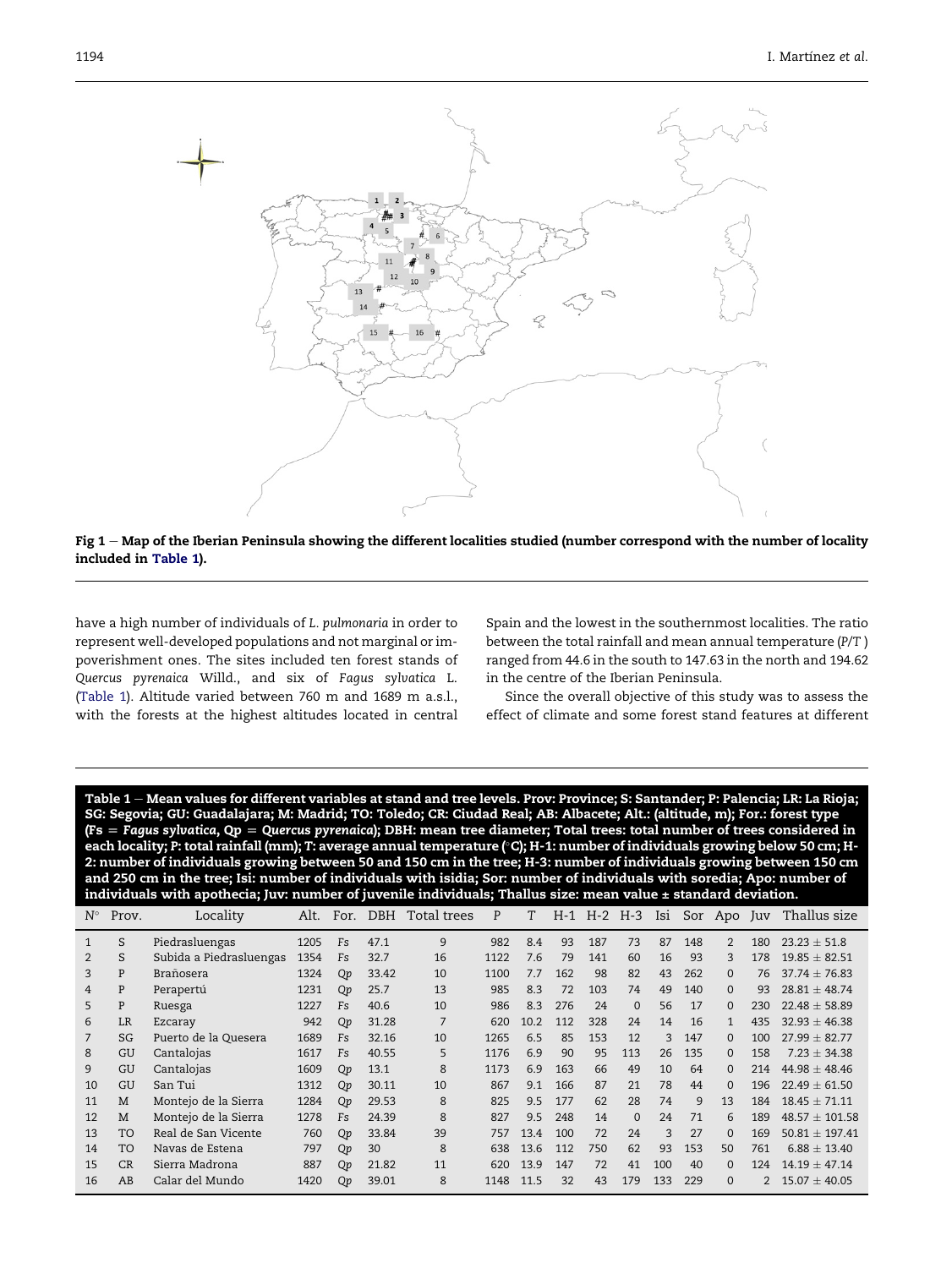scales on the populations of L. pulmonaria, well-developed and preserved forests were selected in each latitudes to minimize other possible influences on change. Quercus pyrenaica is a semideciduous oak almost entirely confined to the Iberian Peninsula, with some isolated populations in northern Morocco and on the southwestern tip of France. It has a wide distribution in the Iberian Peninsula on acid soils [\(Blanco](#page-8-0) et al. [2005](#page-8-0)). In southernmost regions, the species prefer mountainous areas with higher annual precipitation. Fagus sylvatica is a deciduous tree widespread throughout Western Europe. In the Iberian Peninsula, it is found mainly in the north, although there are some populations in central Spain, where it reaches its southernmost distribution. Both types of forests are dominated by the corresponding species, but another tree species can also grow, such as Crataegus monogyna Jacq., Ilex aquifolium L., Prunus spinosa L., Sorbus aucuparia L., etc.

In each forest stand, we selected trees at random with L. pulmonaria individuals located at least 100 m from the edge to avoid possible effects caused by microclimatic changes as-sociated with edge effects [\(Belinch](#page-8-0)ón [et al.](#page-8-0) 2007). The number of trees considered varied between localities (between five and 39 trees) but guaranteed a survey minimum of 250 individuals of L. pulmonaria per locality. To do so, we considered all L. pulmonaria individuals present on each main trunk from the base to 2.50 m high.

We know the difficulty to determine size in lichens, as one thallus may be formed by several thalli growing together. This difficulty is even higher in the case of L. pulmonaria because this species can form large carpets. We have considered an individual only when we have been able to differentiate one of each other. If we had some doubts, these individuals were not considered in the study. A total of 5253 individuals were surveyed. For each individual thallus, we took the following estimates: (1) size (cm $^2$ ); L.  $p$ ulmonaria thalli were traced on transparent plastic sheets in the field, and area was later calculated using an image analyzer (ImageJ 1.36b National Institutes of Health, Bethesda, Maryland, USA). As one of our main objectives was not damaged L. pulmonaria thalli, we placed the transparent sheets onto moist individuals and adjusted the sheet as possible to the lobes; (2) presence of reproductive (1/0) variables and abundance were always estimated by the same person (% of cover on the thallus surface) of asexual structures (isidia and soredia) and sexual structures (apothecia). In the case of apothecia, we counted all the apothecia present in each thallus.

In addition, the following predictors were measured for each stand: (1)  $P =$  total rainfall (mm); (2) summer precipitation (mm); (3) winter precipitation (mm); (4)  $T =$  average annual temperature (°C); (5) average minimum temperature of the coldest month (°C); (6) average maximum temperature of the warmest month (°C); (7) humidity index of Lang (I $_{\rm L}$  = P/ T ) which is an estimator of the efficiency of precipitation in relation to the temperature; (8) latitude (°); (9) longitude (°); (10) altitude (m a.s.l.); (11) type of forest (beech and oak). Latitude, longitude, and altitude were taken in the field with a GPS (GPSmap 60CSx, Garmin GPS). The first seven climate variables were obtained from CLIMOEST, a climate simulator for the Iberian Peninsula ([http://www2.montes.upm.es/Dptos/](http://www2.montes.upm.es/Dptos/DptoSilvopascicultura/Edafologia/aplicaciones/Aplicaciones.htm) [DptoSilvopascicultura/Edafologia/aplicaciones/](http://www2.montes.upm.es/Dptos/DptoSilvopascicultura/Edafologia/aplicaciones/Aplicaciones.htm)

[Aplicaciones.htm](http://www2.montes.upm.es/Dptos/DptoSilvopascicultura/Edafologia/aplicaciones/Aplicaciones.htm) = Programa Estimaciones Climáticas; Sánchez-Palomares et al. 1999).

We also estimated several variables at the tree level: (12) diameter at breast height (DBH, cm) of the tree on which the lichen was growing; (13) lichen height on tree as  $<$  50 cm, 50 $-150$  cm, or  $>150$  cm, measured from the base of the tree; (14) orientation on the trunk for each individual of L. pulmonaria.

#### Data analysis

Although 14 environmental variables were estimated, only six were included in our statistical models to assess their influence on the size and type of reproduction of Lobaria pulmonaria (type and abundance): thallus size, lichen height on tree, lichen orientation in the tree, tree diameter, humidity index of Lang, type of forest. We used a pairwise Pearson correlation between all variables due to their normality and excluded those that had correlation values above 0.7 to avoid problems of multicollinearity. Thallus size was included both as an explanatory predictor in most of the models but also as a response predictor, because one of our goals was to evaluate whether environmental variables may influence the size of the individual. In the other cases, we included thallus size as a covariable to separate out the influence of individual size on the existence of reproductive structures.

To explore the effect of environmental predictors on the size and the presence/abundance of each reproductive structure at each hierarchical spatial scale (i.e., forest stand and tree) (see [Belinch](#page-8-0)ón [et al.](#page-8-0) 2009), generalized linear mixed models were used (GLMMs) [\(Breslow & Clayton 1993](#page-8-0)). This modelling approach was chosen because our data had an unbalanced and hierarchical structure with trees nested within stands. A hierarchical data structure implies a correlation between data points at different scales, inflating the error degrees of freedom and increasing the chance of making a type I error. To overcome these problems, we analyzed the data using a multilevel approach, and when necessary, considering trees and stands as random factors and applying mixed modelling [\(Verbeke & Molenberghs 1997](#page-9-0)), assuming that forest stand and trees finally selected for monitoring purposes are only a subset of trees and forest stands available. The significance of each predictor was estimated by means of an analysis of deviance [\(Guisan](#page-8-0) et al. 2002). For the presence and abundance of asexual (isidia and soredia) and sexual (apothecia) reproductive structures, we fit the mixed models using the binomial estimation, a 'logit' link function, and setting the variance to '1-mean'. In the case of thallus size, we used a lognormal distribution, with an 'identity' link function. Effects of random factors were tested using the Wald Z-statistic test. All GLMM computations were performed using SAS Macro program GLIMMIX, which iteratively uses SAS Procedure Mixed until convergence (GLIMMIX ver. 8 for SAS/STAT; available at [http://www.sas.com.techsup/download/stat/\)](http://www.sas.com.techsup/download/stat/).

To determine the probability of a thallus of a given size will develop any reproductive structure, we built generalized linear models (GENMOD SAS v. 9, [McCullagh & Nelder 1989](#page-8-0)). The significance of each predictor was estimated by means of a deviance test ([Guisan](#page-8-0) et al. 2002). Predictors were excluded from the model when the level of significance was higher than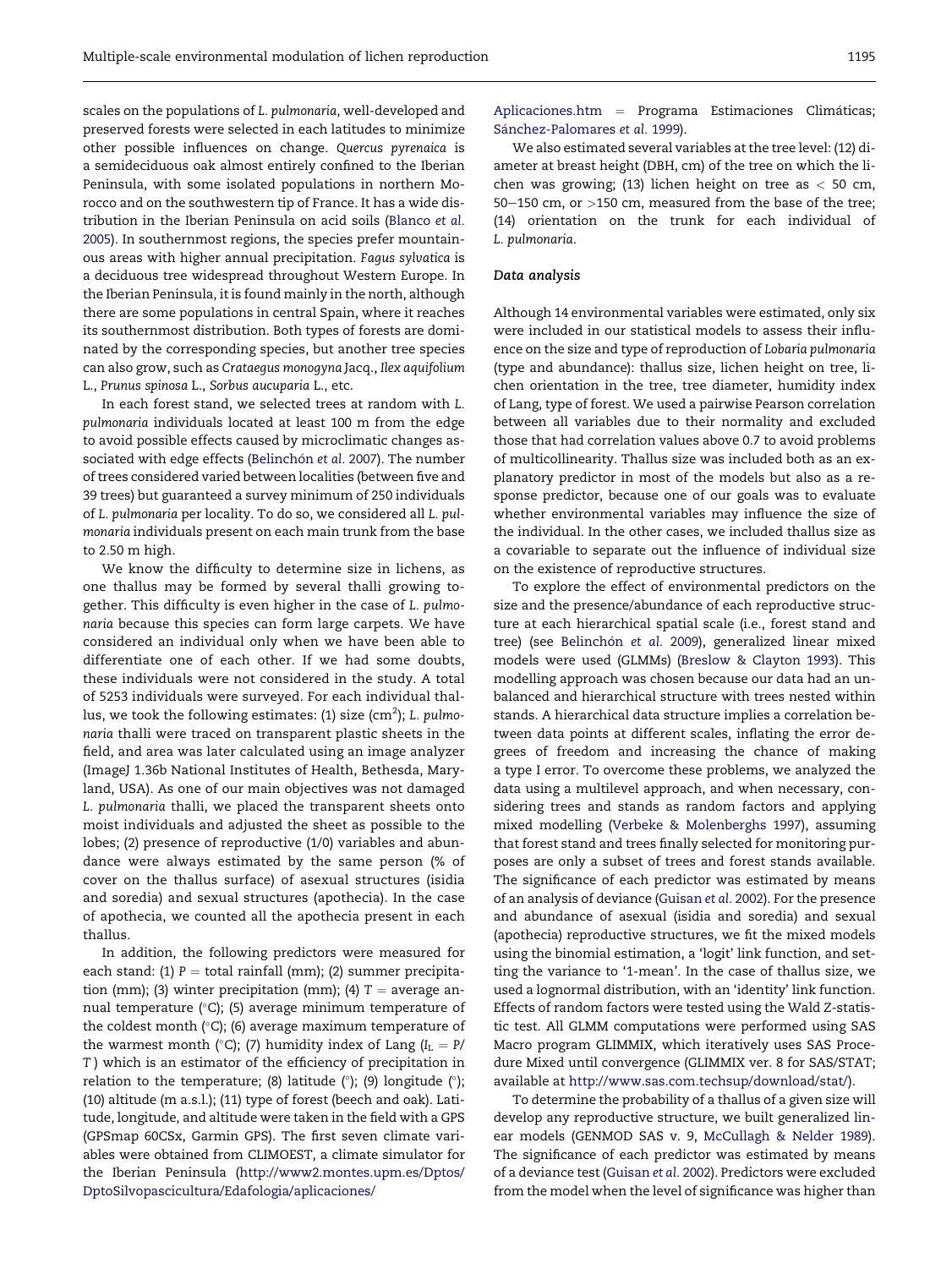0.05. Binomial error and logit link function were assumed for the response variable. The developed models were used to estimate probability curves for each one of the three structures considered (soredia, isidia, and apothecia). The relation between reproductive probability  $(p)$  and lichen size can be quantified using a logistic regression of reproductive status against lichen size ([Wesselingh](#page-9-0) et al. 1993, [1997\)](#page-9-0) by using the formula  $p = 1/(1 + e^{\mu + \alpha x})$ , where parameters  $\mu$  and  $\alpha$  of the fitted logistic curve determine the intercept with the x-axis and the slope of the curve, respectively, and can be related to the threshold size for reproduction [\(Wesselingh](#page-9-0) et al. 1993; Méndez & Karlsson 2004).

In order to know the population structure of L. pulmonaria, we followed a typical age/size structure population approach in which the vital attributes related to the fertility of each class were considered similar within them. In order to follow this approach, we use the option 'classification of k-means', using the software SPSS v. 17.0. This method is especially indicated those points in the variable that maximizes the differences between groups by minimizing the variability within the groups. This implies the detection or natural points for the size structure. Populations of L. pulmonaria are structured in four different classes, and the size threshold of each level is indicated in Table 2.

# Results

### Descriptive results for forest stands and Lobaria pulmonaria thalli

Of the total individuals of L. pulmonaria (5253) considered on 180 trees, almost 50 % were found between 50 and 150 cm from the ground, and ca. 40 % were on the first 50 cm of the trunk [\(Table 1](#page-2-0)). Interestingly, the two localities with the most thalli at the base of the trees (populations 5 and 12) were those that had no thalli above 150 cm [\(Table 1](#page-2-0)). Regarding the presence of reproductive structures, we found that about 30 % of thalli had soredia (1595 individuals), 15 % had isidia (809 individuals), and only 1.4 % (75 individuals) had sexual structures. Furthermore, most of the individuals studied were juvenile, without any reproductive structure (3289 individuals, 62.61 %), and only 0.8 % presented sexual and asexual structures on the same thallus (43 individuals). However, this last value represents almost 50 % of the sexual individuals because we found only 75 individuals with apothecia in all of the studied populations.

The mean size of L. pulmonaria individuals is  $25.27 \pm 77.84 \text{ cm}^2$ , being minimal size of 0.01 cm<sup>2</sup>, and

Table  $2 -$  Sizes structure of L. pulmonaria populations. Mean value in cm $^2$ , standard deviation, minimum and maximum values are indicated for each size class.

|                    | Class 1 | Class 2 | Class 3 | Class 4 |
|--------------------|---------|---------|---------|---------|
| Mean               | 2.38    | 23.18   | 73.84   | 267.98  |
| Standard deviation | 2.62    | 10.58   | 17.75   | 238.63  |
| Minimum            | 0.01    | 10.02   | 48.52   | 114.11  |
| Maximum            | 10      | 48.23   | 112 94  | 1989.93 |

maximum one of 1989.93  $cm<sup>2</sup>$ . Besides, mean thallus size varies between populations, having the population 14 the smaller mean individual size, whereas the mean individual size of population 13 reaches the highest value [\(Table 1\)](#page-2-0). Depending on the reproduction structures, mean size of individuals is different: individuals with soredia have a mean size of 59.97  $\pm$  123.09 (0.18–1989.93) cm<sup>2</sup>; individuals with isidia present a mean size of  $65.92 \pm 129.46$  (0.28–1989.93) cm<sup>2</sup>; and finally, sexual individuals reach a mean size of  $164.76 \pm 218.08$  (6.11–1524.67) cm<sup>2</sup>.

#### Predictor effects on reproduction and size

Our results indicated that the size of individuals of Lobaria pulmonaria depended exclusively on the relationship between P and T (Table 3); individuals were largest in those populations where this ratio was highest.

Moreover, mixed models also showed that the individual thallus size is the most important predictor explaining the occurrence and abundance of both sexual and asexual reproductive structures. Thus, the likelihood of having reproductive structures increased as the size grew. Moreover, the presence of soredia is higher in those populations growing in areas where the ratio P/T is higher, a rough indicator of less water stress. Presence of apothecia is more common at the tree base ([Table 4\)](#page-5-0). In addition, we did not find any influence of the forest type, diameter of the host tree, or orientation of each individual on the trunk on the presence of any reproductive structure.

When modelling the influence of environmental predictors at several scales on the abundance of reproductive structures, the results differed somewhat between the different reproductive structures analyzed. In all cases, thallus size was also decisive [\(Table 4](#page-5-0)), but other variables also affected abundance. More asexual structures in general and of soredia in particular were found in populations where the ratio P/T was higher, but these climatic variables did not influence the abundance of isidia or apothecia. For these last structures, some tree level variables had more influence. At the base of trees and on northern exposures, the abundance of apothecia on individual thalli was highest, whereas the number of isidia per thallus reached a maximum on the upper portion of the trunk ([Table 4\)](#page-5-0).

| Table $3$ – Results of GLMMs. |                |                 |     |         |       |  |  |  |  |
|-------------------------------|----------------|-----------------|-----|---------|-------|--|--|--|--|
| Response<br>variable          | Effect         | Coef. (SE)      | df  | F-ratio | P     |  |  |  |  |
| Thallus size                  | Height         | 0.039(0.010)    | 2   | 12.98   | 0.069 |  |  |  |  |
|                               | Orientation    | $-0.007(0.040)$ | 7   | 0.03    | 0.859 |  |  |  |  |
|                               | <b>D</b> bh    | $-0.002(0.012)$ | 179 | 0.03    | 0.871 |  |  |  |  |
|                               | P/T            | 0.002(0.001)    | 15  | 5.64    | 0.031 |  |  |  |  |
|                               | Type of forest | $-0.176(0.495)$ | 1   | 0.13    | 0.783 |  |  |  |  |

Notes: Coef: variable coefficient in the pattern; SE: standard error; F-ratio: statistical F-ratio; P: level of significance ( $P < 0.05$ ); Height: height of the individual on the tree; Orientation: place of the individual on the tree; Dbh: tree diameter at breast height; P/T: ratio of total rainfall-annual mean temperature; Type of forest: beech forest or oakwood. Significant values are shown in bold.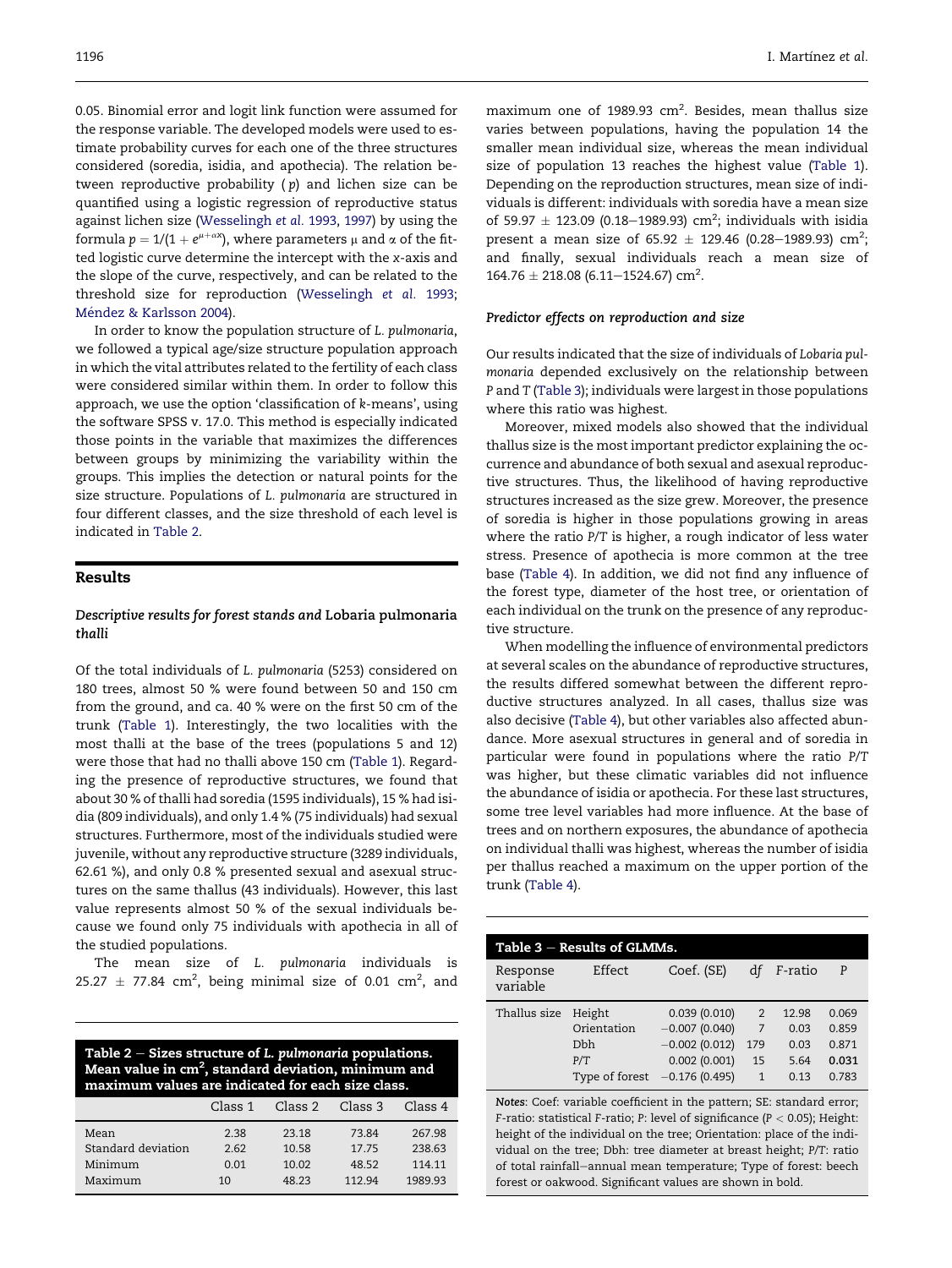<span id="page-5-0"></span>

| Table $4$ – Results of GLMMs. |                |                 |                |              |           |                 |                |         |           |
|-------------------------------|----------------|-----------------|----------------|--------------|-----------|-----------------|----------------|---------|-----------|
| Response variables            | Effect         | Presence        |                |              |           | Abundance       |                |         |           |
|                               |                | Coef. (SE)      | df             | F-ratio      | P         | Coef. (SE)      | df             | F-ratio | P         |
| Asexual rep.                  | Size           | 1.297 (0.042)   | 5252           | 945.49       | $<$ 0.000 | 0.570(0.012)    | 5252           | 2196.57 | $<$ 0.000 |
|                               | Height         | 0.002(0.021)    | $\overline{2}$ | $\mathbf{0}$ | 0.906     | 0.007(0.007)    | 2              | 0.99    | 0.424     |
|                               | Orientation    | $-0.083(0.073)$ | $\overline{7}$ | 1.3          | 0.292     | 0.023(0.027)    | $\overline{7}$ | 0.74    | 0.418     |
|                               | <b>D</b> bh    | 0.000(0.009)    | 179            | $\mathbf{0}$ | 0.979     | 0.007(0.004)    | 179            | 3.12    | 0.079     |
|                               | P/T            | 0.004(0.002)    | 15             | 3.5          | 0.081     | 0.002(0.001)    | 15             | 5.91    | 0.028     |
|                               | Type of forest | $-1.335(1.011)$ | $\mathbf{1}$   | 1.74         | 0.413     | $-0.640(0.359)$ | $\mathbf{1}$   | 3.18    | 0.325     |
| Isidia                        | Size           | 1.124 (0.040)   | 5252           | 768.21       | $<$ 0.000 | 0.634(0.020)    | 5252           | 936.84  | $<$ 0.000 |
|                               | Height         | 0.077(0.020)    | 2              | 14.25        | 0.064     | 0.062(0.013)    | 2              | 22.67   | 0.041     |
|                               | Orientation    | 0.150(0.075)    | $\overline{7}$ | 3.93         | 0.088     | 0.079(0.048)    | $\overline{7}$ | 2.68    | 0.146     |
|                               | <b>Dbh</b>     | 0.001(0.012)    | 179            | 0.01         | 0.904     | 0.006(0.008)    | 179            | 0.71    | 0.402     |
|                               | P/T            | $-0.003(0.002)$ | 15             | 1.54         | 0.234     | $-0.001(0.001)$ | 15             | 0.92    | 0.353     |
|                               | Type of forest | $-0.319(1.196)$ | $\mathbf{1}$   | 0.07         | 0.834     | $-0.405(0.783)$ | $\mathbf{1}$   | 0.27    | 0.696     |
| Soredia                       | Size           | 1.073 (0.043)   | 5252           | 606.37       | < 0.000   | 0.541(0.012)    | 5252           | 1815.68 | $<$ 0.000 |
|                               | Height         | $-0.056(0.023)$ | 2              | 6.03         | 0.133     | $-0.013(0.007)$ | 2              | 3.5     | 0.202     |
|                               | Orientation    | $-0.154(0.082)$ | $\overline{7}$ | 3.55         | 0.101     | $-0.004(0.028)$ | $\overline{7}$ | 0.03    | 0.877     |
|                               | Dbh            | $-0.002(0.009)$ | 179            | 0.09         | 0.759     | 0.007(0.005)    | 179            | 2.18    | 0.141     |
|                               | P/T            | 0.005(0.002)    | 15             | 7.04         | 0.018     | 0.003(0.001)    | 15             | 9.7     | 0.007     |
|                               | Type of forest | $-0.746(0.873)$ | $\mathbf{1}$   | 0.73         | 0.550     | $-0.556(0.477)$ | $\mathbf{1}$   | 1.36    | 0.451     |
| Apothecia                     | Size           | 1.551 (0.051)   | 5252           | 894.18       | $<$ 0.000 | 1.151 (0.026)   | 5252           | 1875.19 | $<$ 0.000 |
|                               | Height         | $-0.180(0.021)$ | $\overline{2}$ | 69.35        | 0.014     | $-0.083(0.012)$ | 2              | 43.53   | 0.022     |
|                               | Orientation    | $-0.050(0.082)$ | $\overline{7}$ | 0.38         | 0.557     | 0.206(0.055)    | 7              | 13.83   | 0.007     |
|                               | <b>Dbh</b>     | $-0.015(0.039)$ | 179            | 0.15         | 0.702     | $-0.015(0.033)$ | 179            | 0.22    | 0.642     |
|                               | P/T            | $-0.012(0.007)$ | 15             | 3            | 0.104     | $-0.011(0.006)$ | 15             | 3.62    | 0.076     |
|                               | Type of forest | 3.692 (2.945)   | $\mathbf{1}$   | 1.57         | 0.429     | 3.136 (2.393)   | $\mathbf{1}$   | 1.72    | 0.415     |

Notes: Coef: variable coefficient in the pattern; SE: standard error; F-ratio: statistical F-ratio; P: level of significance (P < 0.05); Size: thallus size; Height: height of the individual on the tree; Orientation: place of the individual on the tree; Dbh: tree diameter at breast height; P/T: ratio of total rainfalleannual mean temperature; Type of forest: beech forest or oakwood; Rep.: reproduction. Significant values are shown in bold.

The random variable tree showed significant effects in all of the models, which suggested that undocumented factors for trees may be responsible for the differences in the modelled variables. The same held for the random variable stand, which was also significant in most cases, except for the presence of sexual reproduction, abundance of apothecia, and size of individuals.

account the total number of individuals per class, we pointed out that the percentage of individuals with any of the reproductive structure increases with the class, whereas the percentage of juvenile individuals greatly decreases from class 1 to class 4 ([Table 6\)](#page-6-0).

# Sizes structure of Lobaria pulmonaria populations

Sizes structure of the populations studied presents, in most cases, the same pattern, dominating smaller individuals (class 1) and decreasing progressively the number of individuals in the other classes (Table 5). Only in three of the populations studied the number of individuals of class 2 is larger than the class 1 (populations 7, 8, and 16). It is also noteworthy the population 15, which almost not have individuals in classes 3 and 4 (Table 5). Moreover, none of the 16 populations showed a high number of individuals in the biggest classes compared to the smallest ones. In this sense, the number of individuals of the first class represents over 60 % of the total number of individuals, showing a clear negative trend towards the major classes (Table 5).

The smallest individuals belonging to class 1 have almost no apothecia [\(Table 6\)](#page-6-0), being classes 3 and 4 those where the number of individuals with apothecia is higher. As for asexual reproductive structures, there are a greater number of individuals of class 2 with isidia and/or soredia. However, taking

| Table 5 - Individual number of L. pulmonaria of each size<br>class present in each of the studied populations. |      |                 |          |          |  |  |  |  |
|----------------------------------------------------------------------------------------------------------------|------|-----------------|----------|----------|--|--|--|--|
| Locality                                                                                                       |      | Class 1 Class 2 | Class 3  | Class 4  |  |  |  |  |
| $\mathbf{1}$                                                                                                   | 177  | 81              | 11       | 11       |  |  |  |  |
| $\overline{2}$                                                                                                 | 171  | 129             | 32       | 21       |  |  |  |  |
| 3                                                                                                              | 146  | 128             | 41       | 27       |  |  |  |  |
| 4                                                                                                              | 134  | 88              | 17       | 10       |  |  |  |  |
| 5                                                                                                              | 243  | 50              | 7        | $\Omega$ |  |  |  |  |
| 6                                                                                                              | 344  | 79              | 27       | 14       |  |  |  |  |
| 7                                                                                                              | 95   | 114             | 24       | 17       |  |  |  |  |
| 8                                                                                                              | 102  | 128             | 40       | 28       |  |  |  |  |
| 9                                                                                                              | 193  | 41              | 20       | 24       |  |  |  |  |
| 10                                                                                                             | 201  | 58              | 9        | 6        |  |  |  |  |
| 11                                                                                                             | 192  | 44              | 19       | 12       |  |  |  |  |
| 12                                                                                                             | 216  | 32              | 4        | 10       |  |  |  |  |
| 13                                                                                                             | 112  | 63              | 16       | 8        |  |  |  |  |
| 14                                                                                                             | 729  | 109             | 45       | 40       |  |  |  |  |
| 15                                                                                                             | 215  | 44              | $\Omega$ | 1        |  |  |  |  |
| 16                                                                                                             | 56   | 115             | 62       | 21       |  |  |  |  |
| Total                                                                                                          | 3326 | 1303            | 374      | 250      |  |  |  |  |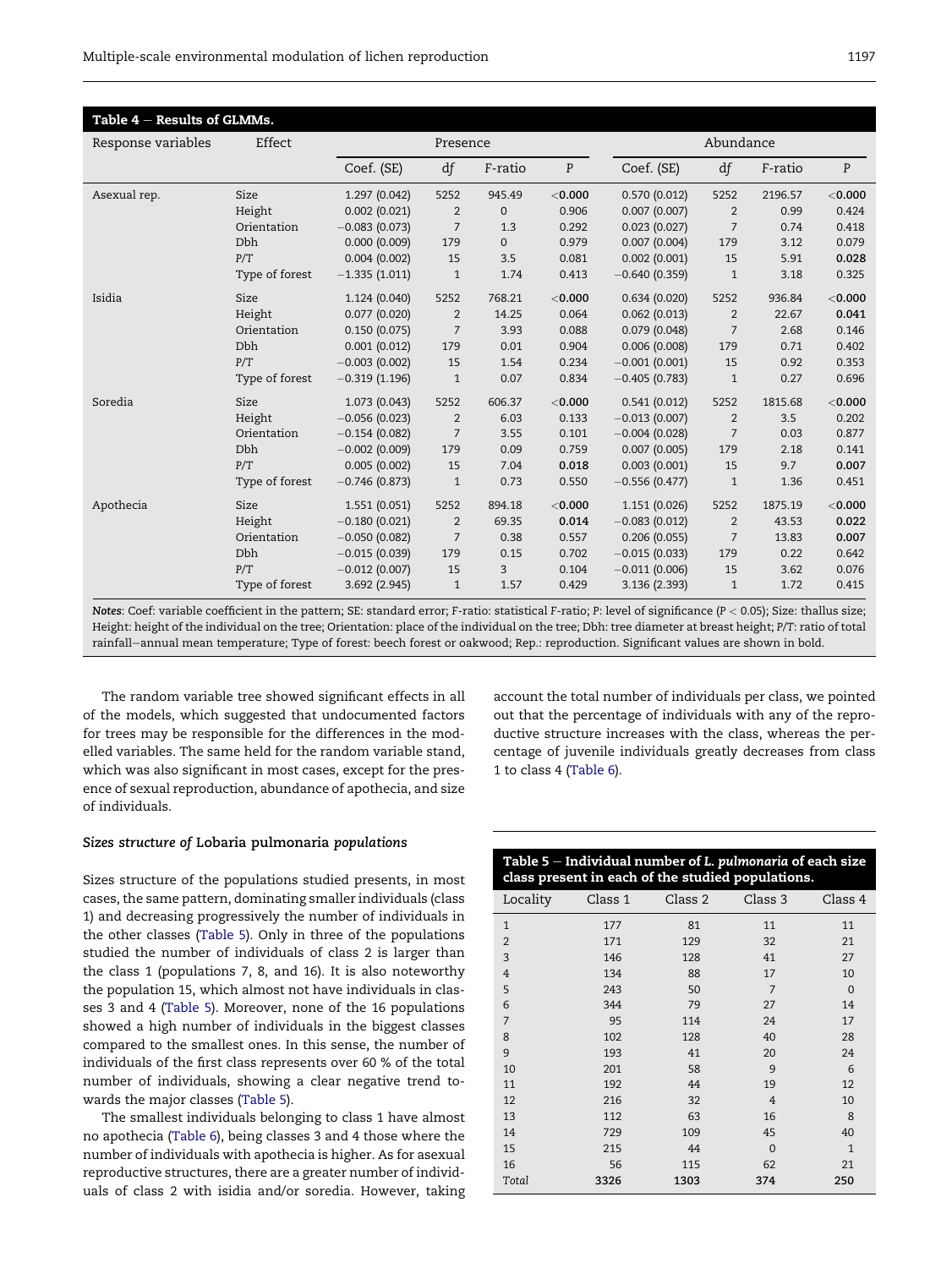| each of the size classes considered. |               |               |              |                |                   |  |  |  |  |
|--------------------------------------|---------------|---------------|--------------|----------------|-------------------|--|--|--|--|
|                                      | Isidia        | Soredia       | Apothecia    | Juvenile       | Total individuals |  |  |  |  |
| Class 1                              | 178 (5.35 %)  | 380 (11.42 %) | $1(0.03\%)$  | 2805 (84.33 %) | 3326              |  |  |  |  |
| Class 2                              | 368 (28.24 %) | 735 (56.40 %) | $17(1.30\%)$ | 395 (30.31 %)  | 1303              |  |  |  |  |
| Class 3                              | 138 (36.89 %) | 281 (75.13 %) | 25(6.68%)    | 63 (16.84 %)   | 374               |  |  |  |  |
| Class 4                              | 125 (50 %)    | 199 (79.6 %)  | 32(12.8%)    | 26 (10.4 %)    | 250               |  |  |  |  |

<span id="page-6-0"></span>Table 6 - Total number and percentage of juvenile individuals and individuals with the different reproductive structures in

#### Relationship between size and probability of reproduction

All the logistic models built to find the relationship between size and reproductive capacity were highly significant in all cases (apothecia, size estimator  $= 0.0047$ ,  $P < 0.0001$ ; isidia, size estimator =  $0.0076$ ,  $P < 0.0001$ ; soredia, size estimator =  $0.0263$ ,  $P < 0.0001$ ).

The probability that a reproductive structure will be present for a given thallus size is shown in Fig 2. Curves clearly differed for the types of reproductive structures. Individuals of at least 52  $\text{cm}^2$  reached a 50 % probability of having soredia (254  $\text{cm}^2$  for 100 % probability), whereas a five-fold higher size (253 cm<sup>2</sup>) is needed for a 50 % probability of isidia formation (952 cm $^2$  for 100 % probability) or 20-fold higher (951 cm $^2$ ) to reach the same probability of bearing apothecia (2082  $cm<sup>2</sup>$ for 100 % probability).

# Discussion

#### Importance of size on reproduction

Lobaria pulmonaria seems to need a minimum size to form reproductive structures and uses a mixed strategy of early asexual reproduction and later sexual. As a general rule, larger individuals



Fig  $2$  – Reproductive probability of Lobaria pulmonaria in relation to thallus size. Axis x: thallus size (cm<sup>2</sup>); Axis y:<br>"says during unchability reproductive probability.

are more likely to bear any of the three reproductive structures. Moreover, we found that the formation of the reproductive structures along the life of an individual follows a certain sequence as indicated by size, the smallest individuals of the population reproduce by soredia, midsized individuals reproduced also by isidia, and the largest reproduced sexually.

Previous studies about the influence of thallus size on the reproductive capacity in L. pulmonaria have been developed, founding similar results although they were based on a lower number of populations and individuals and were located at higher latitudes. [Mykriukov](#page-9-0) et al. (2010) and [Hilmo](#page-8-0) et al. [\(2011a\)](#page-8-0) found in their respective studies a direct relationship between thallus size of L. pulmonaria individuals and their asexual and sexual reproductive capacity. In the same way, [Larsson & Gauslaa \(2011\)](#page-8-0) pointed out that individuals of L. pulmonaria with 985  $mm<sup>2</sup>$  of size not developed reproductive structures, and they were considered juvenile thalli. These results are according with our analysis which indicates that the mean size of an individual to present soredia with a probability of 50 % is of almost 6000 mm2 .

On the other hand, the mixed strategy of early asexual proliferation and late sexual reproduction has also been found for other lichens such as Lasallia pustulata [\(Hestmark 1992\)](#page-8-0). In any case, the sole use of diachronic approaches can only suggest a sequence, which can only be confirmed with long-term monitoring of individual thalli. However, our findings clearly showed that thallus size is not the only influence on reproductive behaviour and the ontogenetic sequence of these structures in an individual; some macro (stand level) and microclimatic (tree level) predictors are also involved.

The high number of juvenile individuals, the accompanying increase in asexually proliferating individuals, the almost absolute absence of sexual reproduction in small thalli indicate that size is a good indicator of developmental stage and that there is a strong disposition towards having different modes of reproduction along ontogeny. As we discussed in the introduction, some authors have proposed similar ideas about the relationship between size and sexual reproduction but usually on the basis of far less exhaustive data sets and mainly on field observations [\(Ramstad & Hestmark 2001](#page-9-0); [Hetsmark](#page-8-0) et al. 2004; [Jackson](#page-8-0) et al. 2006; [Hilmo](#page-8-0) et al. 2011a).

Size distribution of individuals in our studied populations was strongly skewed; most were small, whereas far fewer individuals were large. This structure has also been found in populations of other lichens ([Hestmark 1992](#page-8-0); [Hetsmark](#page-8-0) et al. [2004\)](#page-8-0). For instance, [Hestmark \(1992\)](#page-8-0) pointed out that in the case of Lasallia pustulata, this demographic structure should indicate that the populations were expanding and had not yet exhausted the local available, suitable habitat. If this idea were true, all of our populations would be expanding.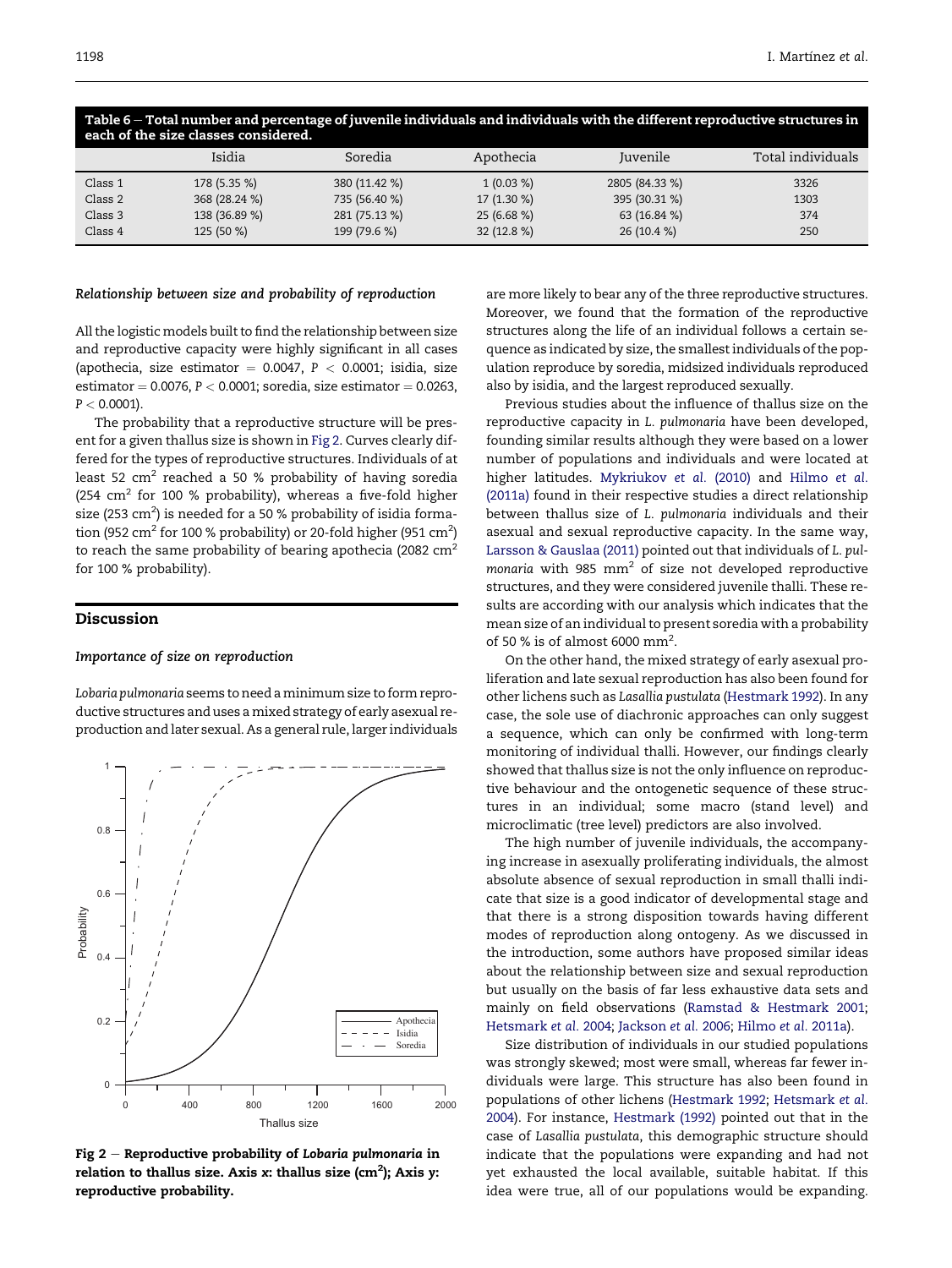However, the idea needs to be qualified since, as [Gauslaa](#page-8-0) [\(2006\)](#page-8-0) pointed out, lichen size depends not only on external factors such as the amount of light received during the hydrated state, but also on various internal factors, of which the investment in soredia plays a significant role. In that case, individuals that invest in soredia would be decreasing growth; thus, the populations might not always represent young populations, given their small mean size and the individuals that are investing in asexual reproduction by soredia. Moreover, Hilmo et al. [\(2011b\)](#page-8-0) in an experiment about the establishment success of diaspores of L. pulmonaria and Lobaria scrobiculata found that this establishment success also depended on species-specific differences in morphological and physiological traits of reproductive structures. So, the probability of establishment may influence the size distribution of a population and the ratio between juvenile and reproductive individuals. In summary, we think that this demographic structure could be a result of high number of factors, where high mortality of thalli when they reach a specific size must be also included in our hypothesis. High mortality could be caused by different factors, such as e.g., competition, instability of the substrate or insect attack. So, further longmonitoring studies must be developed in order to elucidate all the factors involved in the population structure of lichen species.

#### Environmental impact on reproduction

Reproductive capacity in Lobaria pulmonaria not only depends on thallus size, but also on environmental conditions. Macroclimatic variables determine the abundance of asexual reproduction by soredia. However, the presence and abundance of isidia seems to be related to some microclimate/tree level factors. Isidia structures were more frequent in trunk areas farther from the ground where they were exposed to greater microclimate stress (higher radiation and temperatures, lower humidity). In this sense, [Larsson & Gauslaa \(2011\)](#page-8-0) already pointed out that it is important not to exclude the influence of environmental conditions in the reproductive capacity of L. pulmonaria and mainly in the change between a juvenile and an asexual reproductive stage.

Furthermore, microclimatic variables also affected sexual reproduction because the abundance of apothecia is higher at the tree base and northern exposures, which could be considered the wettest surfaces of trees at these latitudes. Several authors have also found the influence on microclimatic variables on sexual reproduction in lichens [\(Monte 1993](#page-9-0); [Jackson](#page-8-0) [et al.](#page-8-0) 2006; [Tolpysheva & Timofeeva 2008](#page-9-0); [Mykriukov](#page-9-0) et al. [2010](#page-9-0)), although with different conclusions. For instance, [Monte \(1993\)](#page-9-0) and [Tolpysheva & Timofeeva \(2008\)](#page-9-0) found that production of apothecia increased when the microclimatic conditions were better. Contrarily, [Seymour](#page-9-0) et al. (2005) indicated that in hostile environments many lichens produce sexual structures, often in abundance. In vascular plants, similar controversial results in relation to the effect of increasing environmental stress on reproduction have been reported [\(Saikkonen](#page-9-0) et al. 1998; [Sandvik 2001;](#page-9-0) Aragón [et al.](#page-8-0) 2009). This is an interesting point to tackle in the future to elucidate the reproductive costs to lichen species under contrasting environmental stresses.

And finally, we have also found that these trends are rather similar in the two types of forests considered because we did not find any effect of this habitat variable on any of the modelled variables. This lack of effect is especially relevant because habitat differences were critical to the performance of this li-chen in Mediterranean forests ([Belinch](#page-8-0)ón et al. [2009](#page-8-0), [2011](#page-8-0)). However, [Mykriukov](#page-9-0) et al. (2010) found that the proportion of fertile individuals of L. pulmonaria in the Urals depended on tree species, being higher in deciduous than on coniferous trees.

#### Conclusions

In the future, if the size of individuals and their reproductive capacity depend on the precipitation and temperature (i.e., drought stress), climate changes may present a major problem for the species. Currently, we know that sexual reproduction in this species is very rare in Spain; only six populations had at least one individual with apothecia. Because current climate models predict a sharp decrease in rainfall and an increase in temperature, these conditions may affect the population structure by diminishing the average thallus size, further compromising the ability to reproduce sexually and the capability to adapt with this reduced genetic load.

Studies on vascular plants to assess their responses to climate changes are providing valuable information about the ability of these plants to respond to these changes [\(TØtland](#page-9-0) [2001](#page-9-0); [Freeman](#page-8-0) et al. 2003; [Molau](#page-9-0) et al. 2005; [Gim](#page-8-0)é[nez-](#page-8-0) [Benavides](#page-8-0) et al. 2007; [Marrero-G](#page-8-0)ómez [et al.](#page-8-0) 2007). Although the mechanisms for adapting to climate changes are not yet known for lichens, the ability of Lobaria pulmonaria populations in more stressful areas to accommodate such changes should most likely determine the likelihood that they can locally persist, especially if their ability to reproduce sexually is linked to a minimal size.

Moreover, current habitat fragmentation can reduce the ability of species to quickly respond to climate change by colonizing new habitats or migrating simultaneously with their habitat shifts in altitude or latitude [\(Travis 2003\)](#page-9-0). In the case of lichen species, their capacity to migrate to suitable habitats in response to climate change would depend on their type of reproduction. In this sense, different studies have already shown that differences in the capacity of lichen species to disperse within and between patches of habitat depend on whether they reproduce sexually or asexually ([Heden](#page-8-0)as [et al.](#page-8-0) [2003](#page-8-0); [L](#page-8-0)öbel et al. [2006a,](#page-8-0) [b;](#page-8-0) [Scheidegger & Werth 2009](#page-9-0)). The additive effect of climate change and habitat fragmentation can accentuate the difficulties of lichen species to respond to this new scenario, especially for species that proliferate asexually and are thus limited in their dispersal. There are also negative effects from genetic isolation, which could reduce the potential to adapt to climate change in situ [\(Brooker 2006](#page-8-0)).

#### Acknowledgments

This research was supported by the Ministerio de Educación y Ciencia of Spain (project BIOFRAG, CGL2007-66066-C04-04/ BOS), Comunidad Autonoma Castilla-La Mancha (POII09- 0286-4849), Ministerio de Ciencia e Innovación (project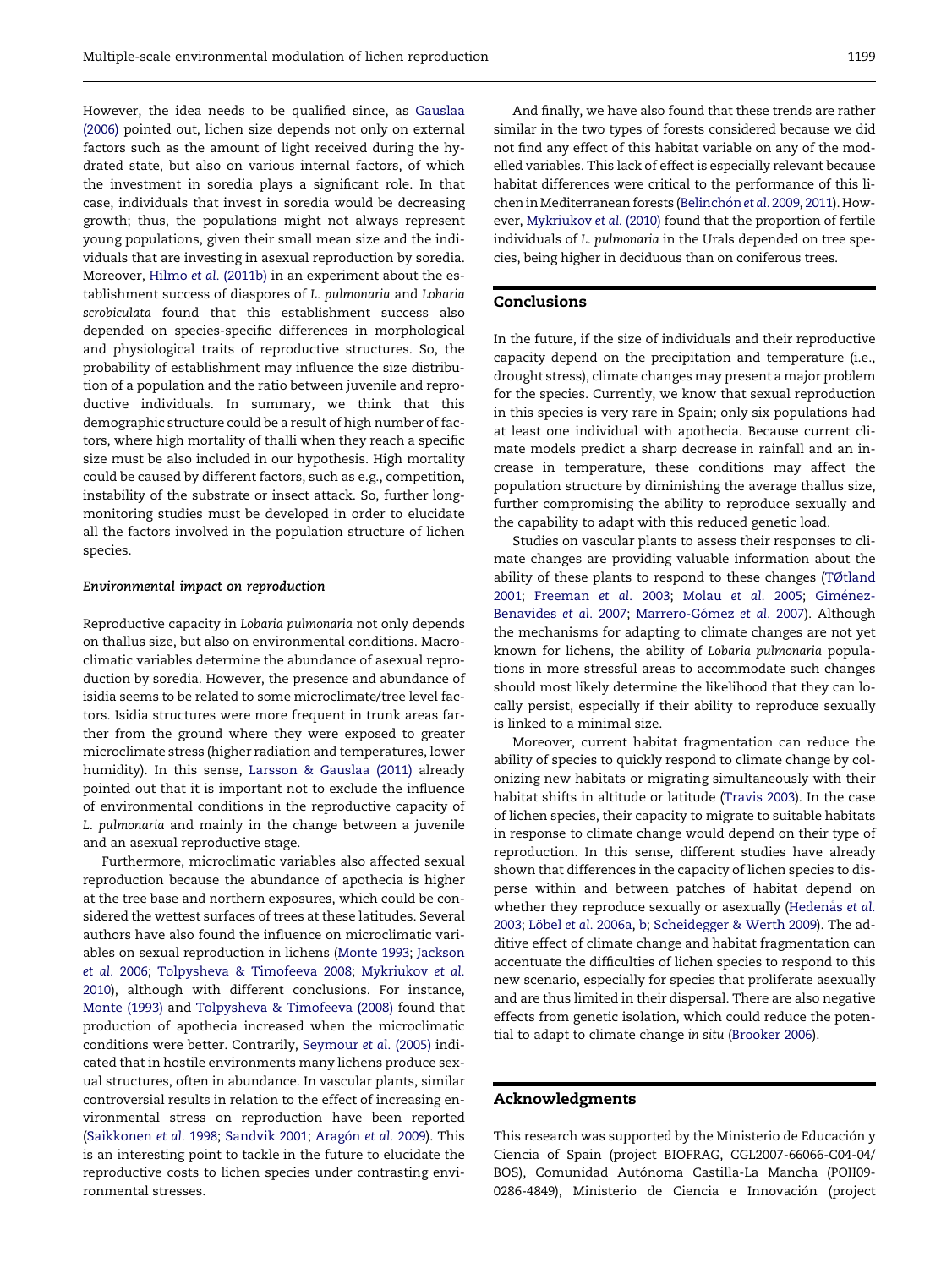<span id="page-8-0"></span>BIOCON, CGL2010-22049/BOS), and Comunidad Autónoma de Madrid (REMEDINAL2, P2009/AMB-1783). We thank Dr Mendez and Dr Albert (Spain), and Dr Gauslaa (Norway) for their valuable comments and Dr Beth E. Hazen (USA) for English revision and comments.

#### references

- Aragón CF, Méndez M, Escudero A, 2009. Survival costs of reproduction in a short-lived perennial plant: live hard, die young. American Journal of Botany 96: 904-911.
- Barot S, Gignoux J, Legendre S, 2002. Stage-classified matrix models and age estimates. Oikos 96: 56-61.
- Bazzaz FA, Reeckie EG, 1985. The meaning and measurement of reproductive effort in plants. In: White J (ed.), Studies on Plant Demography: a festschrift for John L. Harper. Academic Press, London, pp. 373-387.
- Belinchón R, Martínez I, Aragón G, Escudero A, Valladares F, 2007. Edge effect on epiphytic communities in a Mediterranean Quercus pyrenaica forest. Journal of Vegetation Science 18: 81-90.
- Belinchón R, Martínez I, Otálora MAG, Aragón G, Dimas J, Escudero A, 2009. Fragment quality and matrix affect epiphytic performance in a Mediterranean forest landscape. American Journal of Botany 96: 1974-1982.
- Belinchón R, Martínez I, Aragón G, de la Cruz M, Escudero A, 2011. Fine spatial pattern of an epiphytic lichen species is affected by habitat conditions in two forest-types in the Mediterranean region of the Iberian Peninsula. Fungal Biology 115: 1270-1278.
- Blanco E, Casado MA, Costa M, Escribano R, García M, Génova M, Gómez A, et al., 2005. Los Bosques Ibéricos. Planeta, Barcelona.
- Breslow NE, Clayton DG, 1993. Approximate inference in generalized linear mixed models. Journal of the American Statistical Association 88: 9-25.
- Brooker RW, 2006. Plant-plant interactions and environmental change. New Phytologist 171: 271-284.
- Büdel B, Scheidegger C, 2008. Thallus morphology and anatomy. In: Nash III T (ed.), Lichen Biology. Cambridge University Press, Cambridge, pp. 40-68.
- Clayden SR, 1998. Thallus initiation and development in the lichen Rhizocarpon lecanorinum. New Phytology 139: 685-695.
- Denison WC, 2003. Apothecia and ascospores of Lobaria oregana and Lobaria pulmonaria investigated. Mycologia 95: 513-518.
- Freeman DC, Harper KT, Charnov EL, 1980. Sex change in plants: old and new observations and new hypothesis. Oecologia 47:  $222 - 232$
- Freeman RS, Brody AK, Neefus CD, 2003. Flowering phenology and compensation for herbivory in Ipomopsis aggregata. Oecologia 136: 394-401.
- Friedl T, Büdel B, 2008. Photobionts. In: Nash III T (ed.), Lichen Biology. Cambridge University Press, Cambridge, pp. 9–26.
- Gaston KJ, 2003. The Structure and Dynamics of Geographic Ranges. Oxford University Press, Oxford.
- Gaston KJ, 2009. Geographic range limits: achieving synthesis. Proceedings of the Royal Society B 276: 1395-1406.
- Gauslaa Y, 2006. Trade-off between reproduction and growth in the foliose old forest lichen Lobaria pulmonaria. Basic and Applied Ecology  $7:455-460$ .
- Gauslaa Y, Solhaug KA, 1998. High-light damage in air-dry thalli of the old forest lichen Lobaria pulmonaria  $-$  interactions of irradiance, exposure duration and high temperature. Journal of Experimental Botany 50: 697-705.
- Gimenez-Benavides L, Escudero A, Iriondo JM, 2007. Reproductive limits of a late-flowering high-mountain Mediterranean plant along an elevational climate gradient. New Phytologist 173: 367-382.
- Guisan A, Edwards TC, Hastie T, 2002. Generalized linear and generalized additive models in studies of species distributions: setting the scene. Ecological Modelling 157: 89-100.
- Harper JL, White J, 1974. The demography of plants. Annual Review of Ecology and Systematics 5: 419-463.
- Hedenas H, Bolyukh VO, Jonsson BG, 2003. Spatial distribution of epiphytes on Populus tremula in relation to dispersal mode. Journal Vegetation Science 14: 233-242.
- Hestmark G, 1992. Sex, size, competition and escape  $-$  strategies of reproduction and dispersal in Lasallia pustulata (Ascomycetes). Oecologia 92: 305-312.
- Hestmark G, 1997. Competitive behaviour of umbilicate lichen an experimental approach. Oecologia 111: 523-528.
- Hetsmark G, Skogesal O, Skullerud Ø, 2004. Growth, reproduction, and population structure in four alpine lichens during 240 years of primary colonization. Canadian Journal of Botany 82: 1356-1362.
- Hilmo O, Ely-Aastrup H, Hytteborn H, Holien H, 2011a. Population characteristics of old forest associated epiphytic lichens in Picea abies plantations in the boreal rainforest of Central Norway. Canadian Journal of Forest Research 41: 1743-1753.
- Hilmo O, Rocha L, Holien H, Gauslaa Y, 2011b. Establishment success of lichen diaspores in young and old boreal rainforests: a comparison between Lobaria pulmonaria and L. scrobiculata. Lichenologist 43: 241-255.
- Honegger R, 1996. Experimental studies of growth and regenerative capacity in the foliose lichen Xanthoria parierina. New Phytologist 133: 573-581.
- Honegger R, 1998. The lichen symbiosis: what is so spectacular about it? Lichenologist 30: 193-212.
- Honegger R, Scherrer S, 2008. Sexual reproduction in lichenforming ascomycetes. In: Nash III T (ed.), Lichen Biology. Cambridge University Press, Cambridge, pp. 94-103.
- Jackson HB, Clair L, Egget D, 2006. Size is not a reliable measure of sexual fecundity in two species of lichenized fungi. The Bryologist 109: 157-165.
- Jahns HM, Herold K, Beltman HA, 1978. Chronological sequence, synchronization and induction of the development of fruit bodies in Cladonia furcata var. furcata (Huds.) Schrad. Nova Hedwigia 30: 469-525.
- Korpelainen H, 1998. Labile sex expression in plants. Botanical Review 73: 157-180.
- Larsson P, Gauslaa Y, 2011. Rapid juvenile development in old forest lichens. Botany 89: 65-72.
- Lawrey JD, 1980. Sexual and asexual reproductive patterns in Parmotrema (Parmeliaceae) that correlate with latitude. The Bryologist 83: 344-350.
- Lennartsson T, Oostermeijer JGB, 2001. Demographic variation and population viability in Gentianella campestris: effects of grassland management and environmental stochasticity. Journal of Ecology 89: 451-463.
- Löbel S, Snäll T, Rydin H, 2006a. Metapopulation processes in epiphytes inferred from patterns of regional distribution and local abundance in fragmented forest landscapes. Journal of Ecology 94: 856-868
- Löbel S, Snäll T, Rydin H, 2006b. Species richness patterns and metapopulation processes - evidence from epiphyte communities in boreo-nemoral forests. Ecography 29: 169-182.
- Marrero-Gómez MV, Oostermeijer JGB, Carqué-Álamo E, Bañares-Baudet A, 2007. Population viability of the narrow endemic Helianthemum juliae (Cistaceae) in relation to climate variability. Biological Conservation 136: 552-562.
- McCullagh P, Nelder JA, 1989 Monographs on Statistics and Applied Probability. . Generalized Linear Models, 2nd edn., vol. 37, Chapman and Hall/CRC.
- Mendez M, 1999. Effects of sexual reproduction on growth and vegetative propagation in the perennial geophytes Arum italicum (Araceae). Plant Biology 1: 115-120.